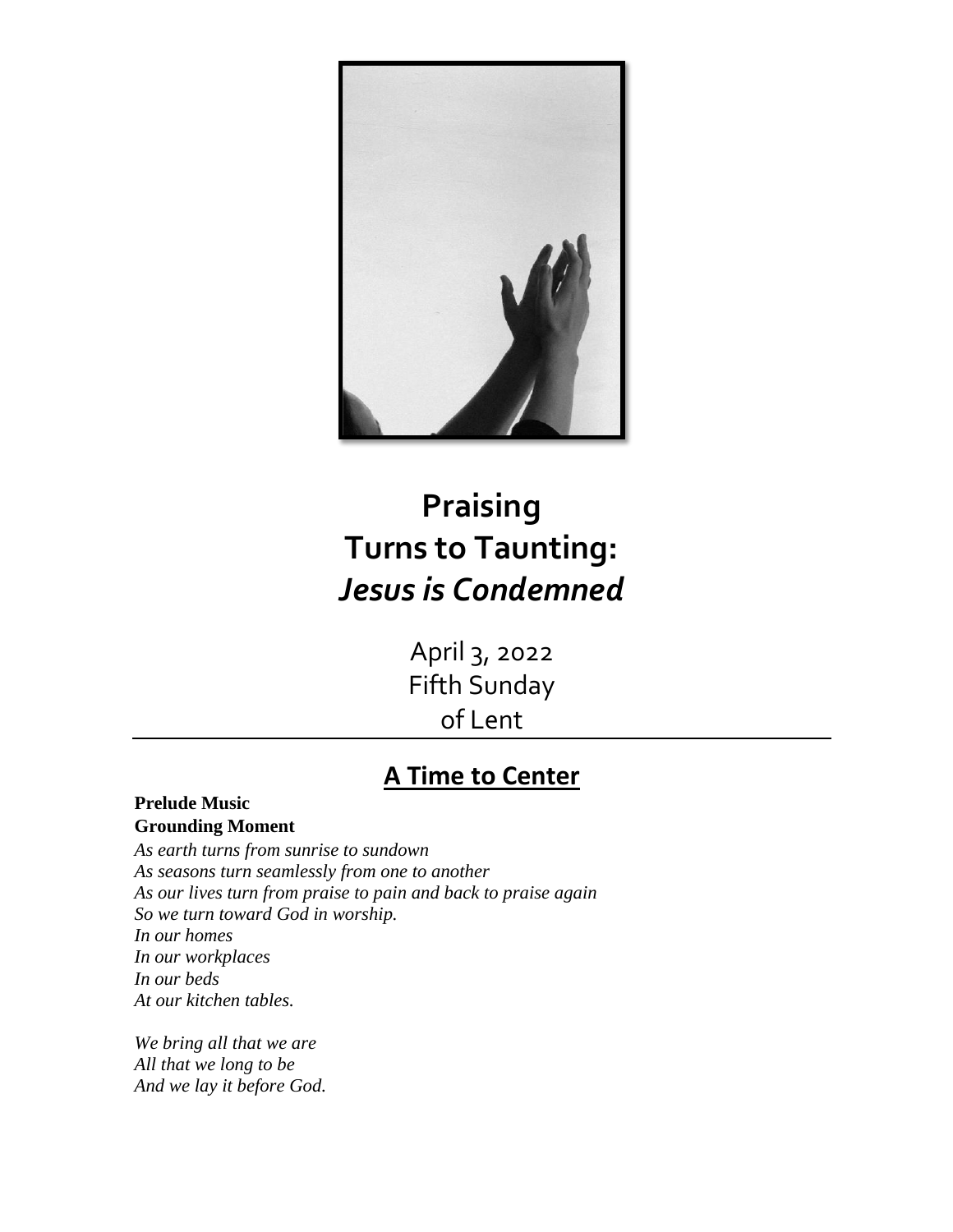*As we turn toward God We discover the miraculous promise That God is already turned toward us. Exactly where we are.*

### **A Time to Gather**

**Welcome & Announcements HYMN** *Praise to the Lord, the Almighty*HWB 37

#### **CONFESSION + FORGIVENESS** *(from Ecclesiastes)*

LEADER: As one season turns to another in the miracle of creation, so we turn our hearts to God, who turns our mourning into dancing and our brokenness into grace upon grace.

**ALL (sung)** *– Kyrie, kyrie, eleison* HWB 152 *(Lord, have mercy)* 

LEADER: To everything there is a season, and now is the season for turning **ALL: We turn to God with broken relationships** LEADER: Now is a time for healing **ALL: We turn to God with regrets we have held too long** LEADER: Now is a time for releasing **ALL: We turn to God with despair for what the world has become** LEADER: Now is a time for hoping **ALL: We turn to God with sighs too deep for words.**

**ALL (sung)** *– Kyrie, kyrie, eleison* HWB 152 *(Lord, have mercy)* 

LEADER: God declares to all people, now is the time for grace Your sins are forgiven, your brokenness made whole. Receive through Jesus Christ grace upon grace.

**PRAYER OF THE DAY:** *Suffering God, you were turned into a criminal – condemned despite your innocence. When people in our world face unjust systems, help us to stand against injustice,*

*bring truth to light, and demand dignity and justice for all people. Amen.*

### **A Time to Reflect**

**Lighting the Peace Lamp & Praying for God's Peace Children's Time**

**Scripture Readings** *Psalm 146; John 19:1-16a* **Sermon**

### **A Time to Pray**

*Turning to God in prayer, we pour out our hearts, confident in God's promise to hear and receive.*

**Music for Meditation**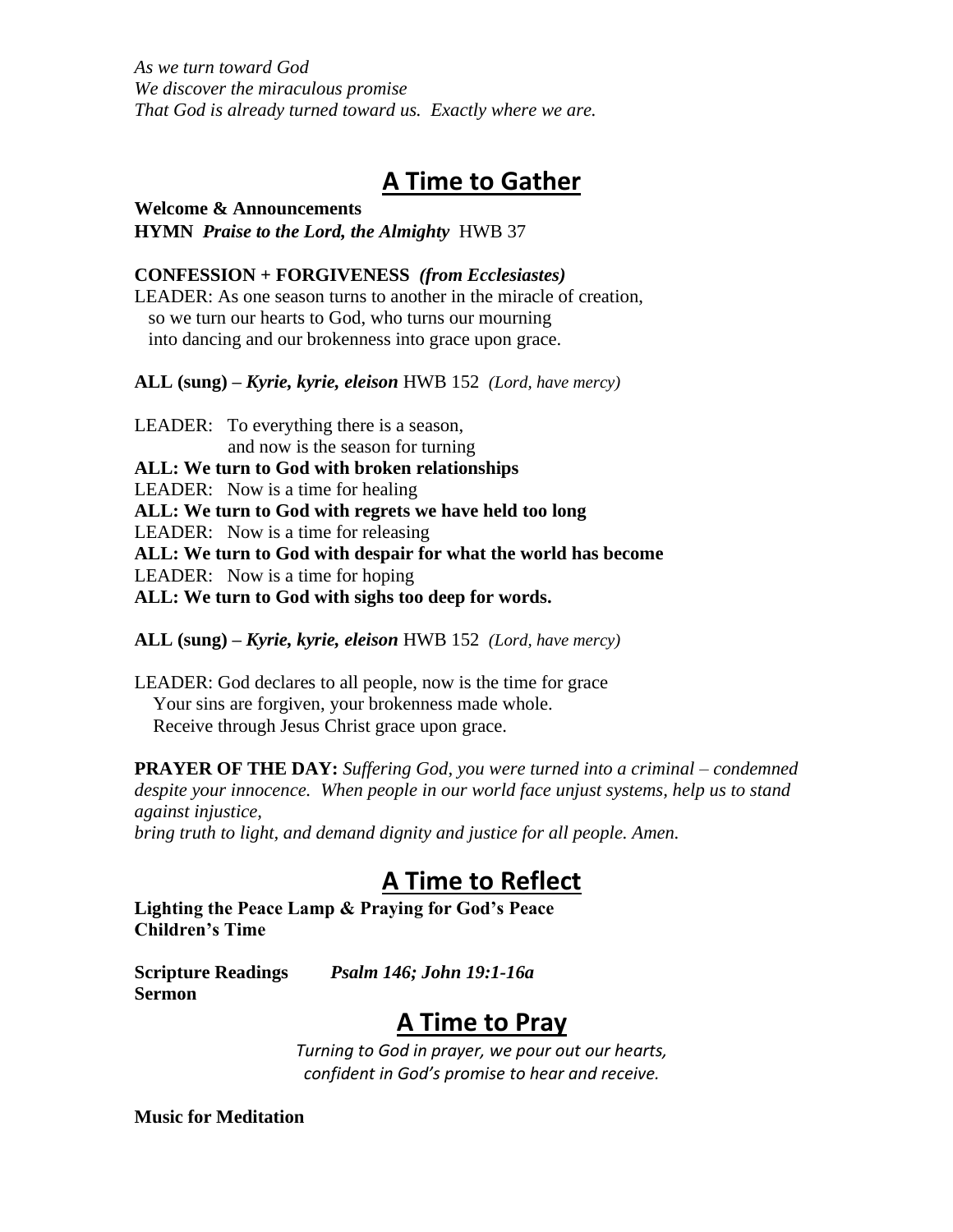#### **Prayers of the People (with Lord's Prayer)** *Response:* LEADER: Lord, hear our prayer. **ALL: We turn to you, O God.**

### **A Time to Give**

*Celebrating ways faith in Jesus leads to generosity toward others.*

**Generosity Moment Prayer**

### **A Time to Be Sent**

**SENDING HYMN** *God of grace and God of glory*HWB 366

#### **Benediction**

*May God's face turn toward you And shine on you. May God's unrelenting love Give you strength on the hard days And courage to turn toward compassion For all who are hurting. In the name of Jesus, who turns toward the cross Bringing healing and hope for the world. Amen.*

**Postlude...** remain seated to receive the postlude as a musical sending and blessing. Fellowship time follows worship, with Sunday School beginning at 11:00am.

#### **\*Our Lent Worship services this year are adapted from liturgies prepared by Worship-Well, based on the Narrative Lectionary texts. Used with permission.\***

Live Stream Tech: Jonathan Wenger Sound: Micah Wenger Nursery Attendant: Kris & Joyce Lindenberger Ushers: Glenda & Rick Hooper Organist: Pauline Buller Worship Leader: Star Gipson Grounding Moment, Peace Prayer & Generosity Moment: Pastor Tonya Ramer Wenger Scripture Reader: Marlene Thode Children's Time: Nick Krehbiel Sermon: Pastor Jim Unruh

## **WELCOME!!**  *We are so glad you are here!*

**EASTER 2022 (April 17)**: **9:00am Potluck breakfast/brunch** *\*\*bring your own table service & food to share\*\** **10:00am WORSHIP ALL CHURCH GROUP PHOTO following worship**  *(no Sunday School)*